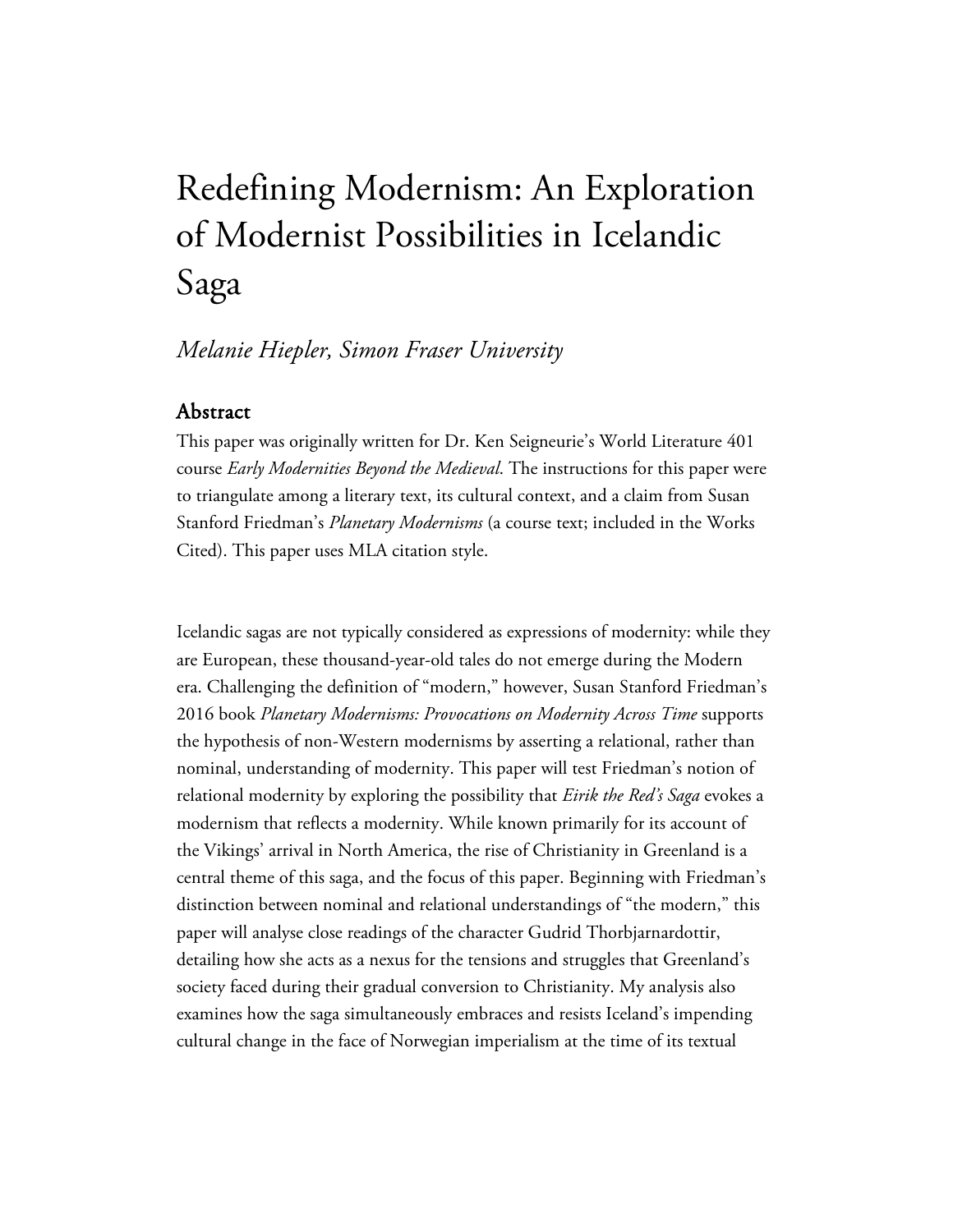crystallisation in the 13th century. Alongside considerations of the saga's oral origins and historical context, my analysis will use Friedman's notion of relational modernity and modernism to consider whether *Eirik the Red's Saga* may be regarded as evidencing a non-Western modernism.

A basic understanding of modernism and modernity is essential to this thesis. This paper considers modernity as a period of rapid change within a society, characterised primarily by a break with its traditional past. Modernism, meanwhile, is the aesthetic production that emerges from a modernity, both as its product and as a response to it. In Western scholarship and cultural discourse, modernism has often been thought of as the definitive aesthetic movement that emerged in the West at varying points between the Enlightenment and the end of the [1](#page-1-0)9th Century, and that ended with World War II ("Modernity").<sup>1</sup> In *Planetary Modernisms*, Friedman describes Western scholarship's understanding of modernity as a "nominal" understanding that looks upon its subject as "a set of characteristics existing within discernable boundaries of meaning, space, and time" (33). The nominal understanding of modernity is a problem, according to Friedman, because it is not stable across the disciplines. The social sciences, for example, define "the Modern" as the era that broke with medieval institutions and outlooks (29), while the humanities consider "the Modern" as a reaction against these post-Renaissance Enlightenment structures (30).

Because the nominal understanding of modernity and modernism is unable to sustain its set meaning across the disciplines, Friedman proposes a contrasting relational understanding of modernity that "looks for the latent structure rather than the manifest contents [of modernity]" (33). Friedman looks at modernity as rupture from whatever preceded it, and at modernism as the aesthetic contents of that rupture. By doing so, modernity and modernism become a set of conditions and reflections of social rupture, and may occur at different places in the world at different moments in history (33-34).

Although the action of *Eirik the Red's Saga* largely concerns Greenland and its inhabitants, it is considered an Icelandic saga. At this point in history, Greenland was considered an Icelandic colony, and can therefore be understood as an

 $\overline{a}$ 



<span id="page-1-0"></span><sup>&</sup>lt;sup>1</sup> "Western" in a socio-economic and political, rather than geographical, sense.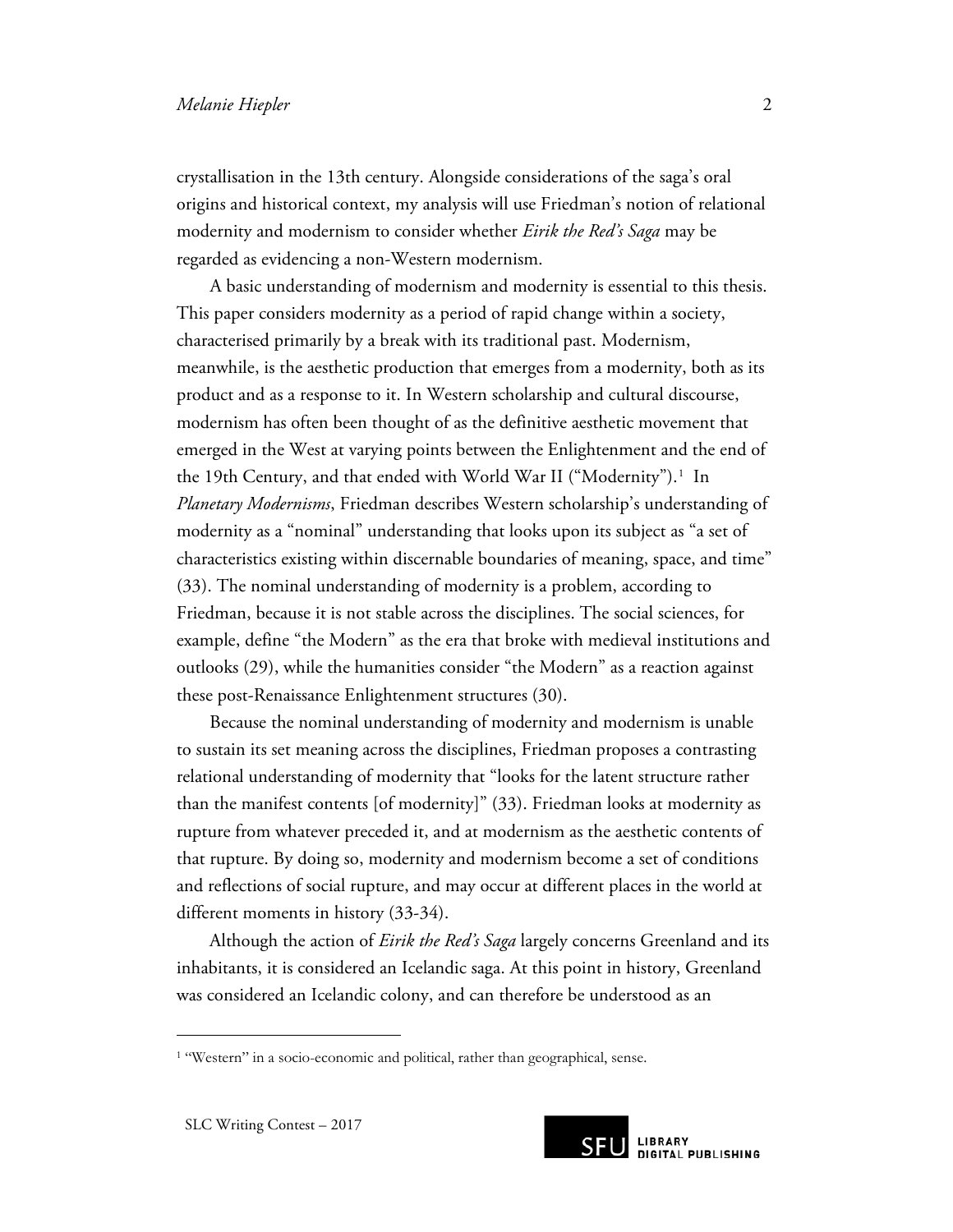extension of Icelandic culture and identity. In their global context, the settlement of these islands was part of the Scandinavian expansion that included the Norse invasion of the British Isles. Most of Iceland's and Greenland's Norse settlers arrived by way of Britain, which created a strong Celtic and Gaelic influence over Iceland's otherwise Norse culture (Jóhannesson 18-19). Icelandic historian Jón Jóhannesson explains that Christianity was gradually introduced to Iceland and Greenland by Celtic and later European influences (126-27), and marked a strong contrast to the traditional pagan religions the Icelandic settlers brought from Scandinavia.

In *Eirik the Red's Saga*, the character Gudrid Thorbjarnardottir occupies a central place in the narration that describes the social tensions caused by the rise of Christianity in Greenland. Various episodes in the saga place Gudrid at the centre of these tensions between the traditional paganism and the more recentlyarrived Christianity. Chapter 4 recounts how a seeress of the old religion, needing someone to sing some ward songs so that she can speak with the spirits, asks Gudrid to sing the incantation for her: apparently, Gudrid is the only one at the gathering who knows the right songs (6). Gudrid is reluctant to take part in the incantation, "…because I am a Christian woman" (6). After the seeress appeals to Gudrid's sense of honour and to the Christian value of doing good (the songs will allow the seeress to speak to the spirits and learn why Greenland is afflicted with a lean season), Gudrid capitulates and sings the song, even though it is contrary to her Christian beliefs. That no one except for Gudrid knows the ward songs is key: the text positions her as the preserver of the old ways as well as the champion of the new Christian faith. In Gudrid, the conflict between old and new belief systems plays out in one individual's consciousness.

Indeed, Gudrid operates as a nexus for the Christian conversion of Greenland. She features in another episode where Christian themes mingle and clash with traditional pagan ones: in chapter 6, Gudrid's first husband dies, and before he is buried, his body suddenly sits up and asks to speak with Gudrid (10- 11) – a decidedly un-Christian plot development. His words, however, are Christian-themed: he speaks of the salvation received by those who had held to the Christian faith in life, and he requests a Christian burial instead of a traditional pagan one (10). Unlike chapter 4, the Christian lifestyle that Gudrid

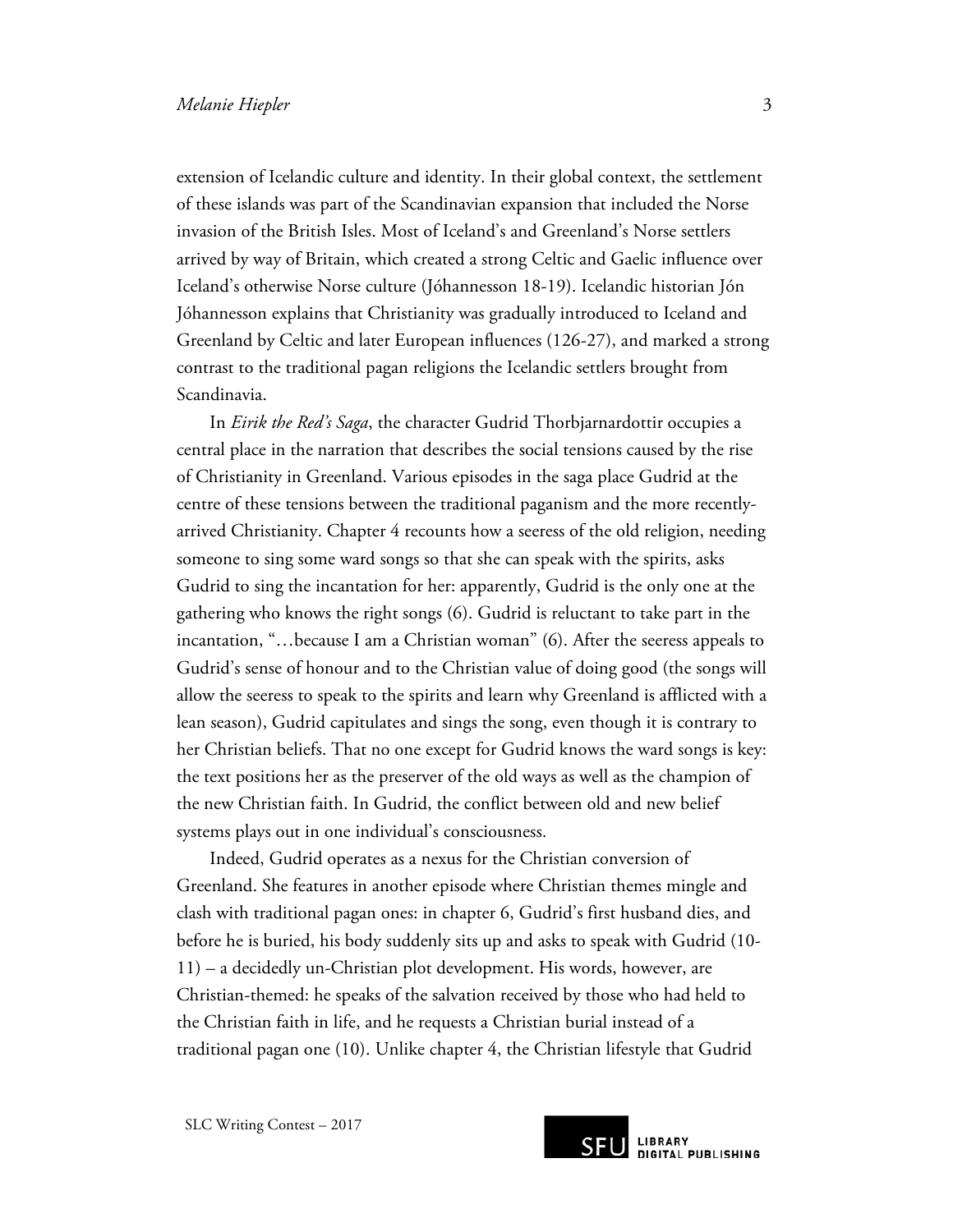represents wins out over her society's predominantly pagan practices: her husband's body is given a Christian burial ceremony (11). While these two episodes both include elements of pagan versus Christian practices, they differ in that the latter sees a shift in status quo: where chapter 4 sees Gudrid capitulate to her society's pagan traditions, chapter 6 ends with a decision to act in accordance with her Christian beliefs. Gudrid is the common thread in the interplay between paganism and Christianity in these two chapters, conveying the tension that existed throughout Greenland's conversion process. Notably, the episodes that feature Gudrid as a nexus between paganism and Christianity create a pattern that gradually sees Christianity emerge as the more dominant belief system.

Accordingly, Gudrid's character ushers in and legitimises Christianity in Greenland. After her first husband dies, Gudrid marries Thorstein Eiriksson (9), the son of the founder of Greenland's colony. By marrying Gudrid into the colony's most prominent family, the saga's author marries her role as the champion of Christianity into the heart of Greenlandic society. As a woman, Gudrid will continue the line of Greenland's founding family, grafting in Christian beliefs. When Thorstein Eiriksson later dies (10), Gudrid is recognised as being "under Eirik's [her father-in-law's] protection" (12) – she is one of the family, and her membership in such a prominent family further legitimises the presence of Christianity in Greenlandic society.

Gudrid is also tied to many of the genealogies that feature in *Eirik the Red's Saga*. The saga begins with a genealogy centred around a woman named Aud the Deep-Minded, a Norse woman who converts to Christianity after her husband conquers Ireland, a stronghold of Celtic Christianity (1). When her husband dies in battle, Aud sets sail for Iceland, bringing her faith and religious practices with her (2). She also brings along many men from the British Isles who had been taken prisoner during Viking raids (2), one of whom would become Gudrid's grandfather (2). Aud is a literary prototype for Gudrid: both are capable, intelligent women, well-respected by their communities. Aud foreshadows the rise of Christianity in Iceland and Greenland that is mapped out by Gudrid's story: where Aud brings Christianity to Iceland, Gudrid follows it farther west to Greenland. Moreover, if Gudrid portrays Greenland's struggle between its traditional pagan religion and the rising Christian religion, Aud's genealogy lays

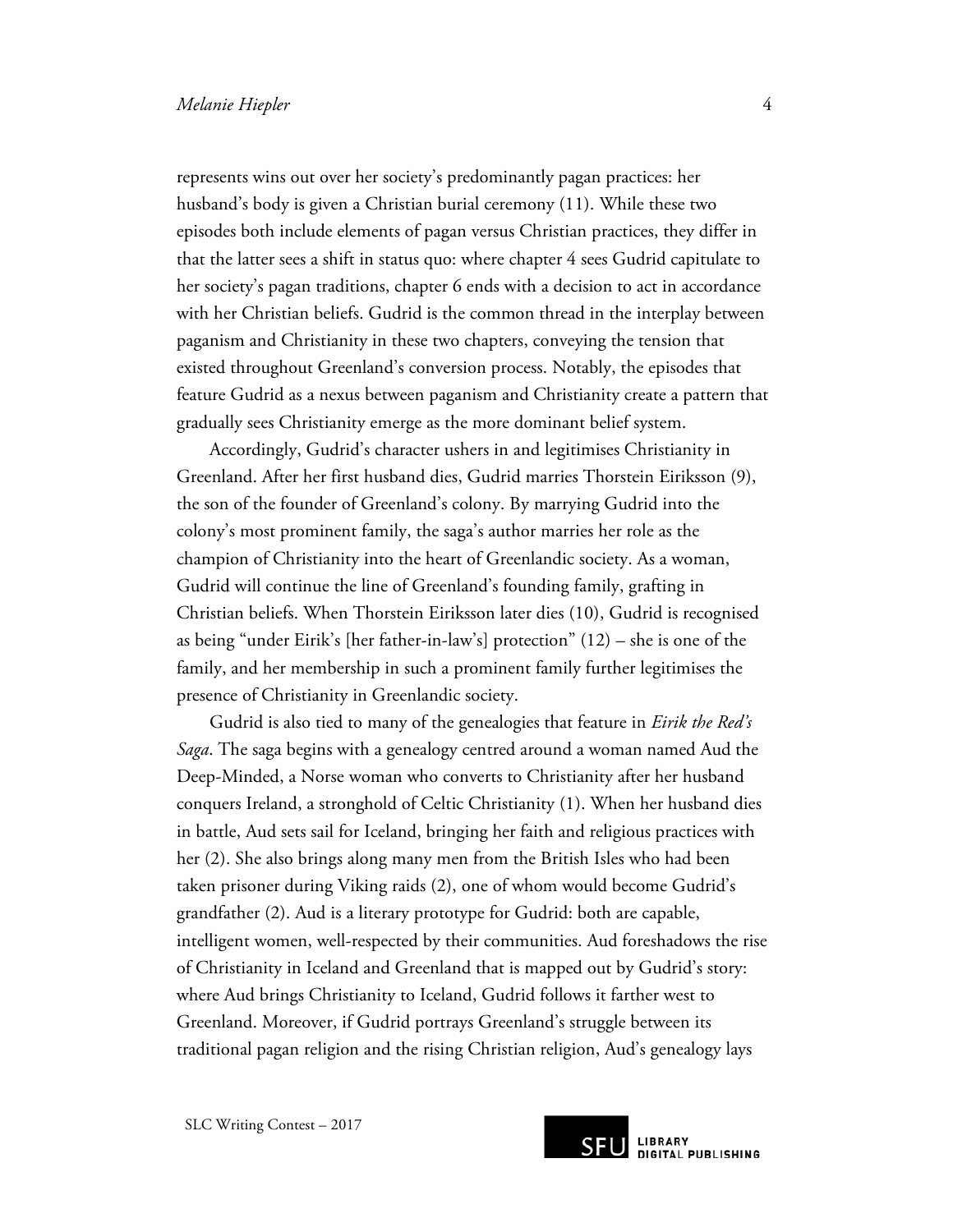the foundation for this tension, setting up Christianity as the "right" and logical endgame of Icelandic and Greenlandic society. In effect, the text suggests that the introduction of Christianity to Iceland and Greenland triggers a religious modernity: it represents a new way of living, requiring radical departure from the Icelanders' and Greenlanders' ancestral pagan Norse traditions. To settle in Iceland or Greenland, it would seem, is to cast off an old pagan Norse identity and to take up the new Icelandic identity that is a Christianised hybrid of Norse and Celtic cultures.

To continue in this vein, reading the saga's portrayal of Christianity as evidence for its modernist sentiment makes sense given the saga's historical context. The events described in the saga occurred during the late 10th and early 11th Centuries, and the story existed in oral form for two centuries (Magnusson and Pálsson, Chronological Table, 119). Given that the saga was written down shortly before Greenland and Iceland fell to Norwegian control in the 1260's (Chronological Table, 119), the saga's account of Greenland's conversion arguably marks the emergence of a new Icelandic identity that is similar to and yet subtly divergent from that of Iceland's new Norwegian rulers: they have similar Norse roots, but Iceland has a Celtic influence that distinguishes it from Norway. In this way, the saga's use of Gudrid as a metaphor for the rise of Christianity in Greenland acts as a subtle form of resistance against Norwegian imperialism. Given that the saga seems to arise as a product of and commentary on the social and political upheaval involved in Greenland and Iceland's fall to Norwar, the saga could thus be read as evoking a modernist temper.

Such a cut-and-dry consideration of whether *Eirik the Red's Saga* indicates a modernist movement falls short, however. The social rupture by which Friedman characterises modernity must seek to break from its past. If anything, though, this text does the opposite: it clings to the past, trying to generate a sense of Greenlandic identity in the face of impending change. As a text, the saga seems to be written for a Christian audience – it was written after the 11th and 12th Century conversions of Iceland and Greenland, respectively. More to the point, the author allows for their Christian audience's unfamiliarity with the old pagan religion: in chapter 4, when the seeress asks for someone to sing the ward songs, the author inserts a clause explaining what exactly a ward song is: "She asked for



**SFU** LIBRARY<br>DIGITAL PUBLISHING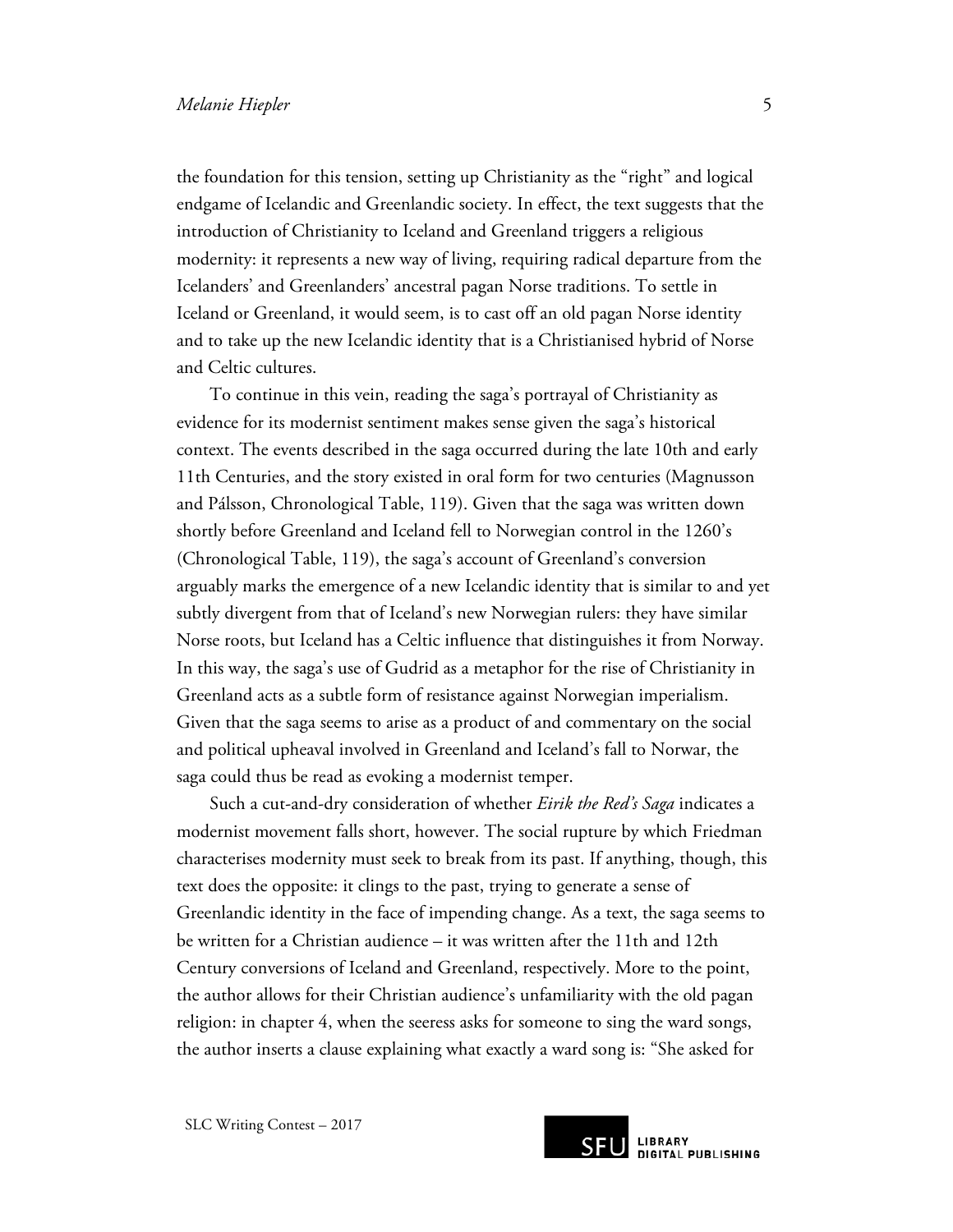women who knew the chants required for carrying out magic rites, *which are called ward songs*" (6 emphasis added). The text schools its audience in the vocabulary of the old religion, suggesting they are no longer familiar with it. For the saga's 13th Century audience, Christianity is the status quo and paganism is no longer a part of Icelandic identity, at least as far as official storytelling and political policy are concerned. As its readers lose their autonomy to Norwegian influence, the saga attempts to cling to the idealised Celtic hybridity that made Icelandic identity so distinct from Norse culture. In this reading of the text, the saga does not evoke a modernist movement, as it does not seek to break from its surrounding culture.

A counter-reading of my earlier interpretation of Christianity as a form of resistance in *Eirik the Red's Saga* further denies any modernist leanings in the text. In this counter-reading, the same themes of Christianity that initially suggest an Icelandic modernity operate as a literary appeasement policy towards Norwegian culture. Given the tension between Iceland and Norway at the time of the saga's crystallisation, the prominence of Christian themes in this saga may operate as an appeal to Norwegian influences, pointing out commonalities between the two cultures in hopes of maintaining friendly relations. Such may have very well been the case with Iceland's official conversion to Christianity in 1000 CE, which seems to have occurred at the behest of the Norwegian king Olaf Tryggvason (Jóhannesson 127). If this is indeed the case with *Eirik the Red's Saga*, its modernist leanings are debatable: while it arises in reaction to an impending change within Greenlandic culture, the saga does not embrace this rupture from its past. Rather, the saga seeks to hold onto the past, recalling stories that would serve the people of Greenland and Iceland well during this period of change.

In short, there are a vast number of arguments for and against *Eirik the Red's Saga* evoking a modernism. Given that the saga exists as part of a larger body of Icelandic sagas, the ultimate verdict as to whether this particular saga is part of a modernist movement cannot be based on a close reading of one text: consideration would have to be given to the total body of sagas in light of their broader historical context, which is far beyond the scope of one paper. Some elements of *Eirik the Red's Saga* – namely, the saga's resistance of Norwegian imperialism by reminding its Icelandic readers of their unique cultural heritage –



**SFU** LIBRARY<br>DIGITAL PUBLISHING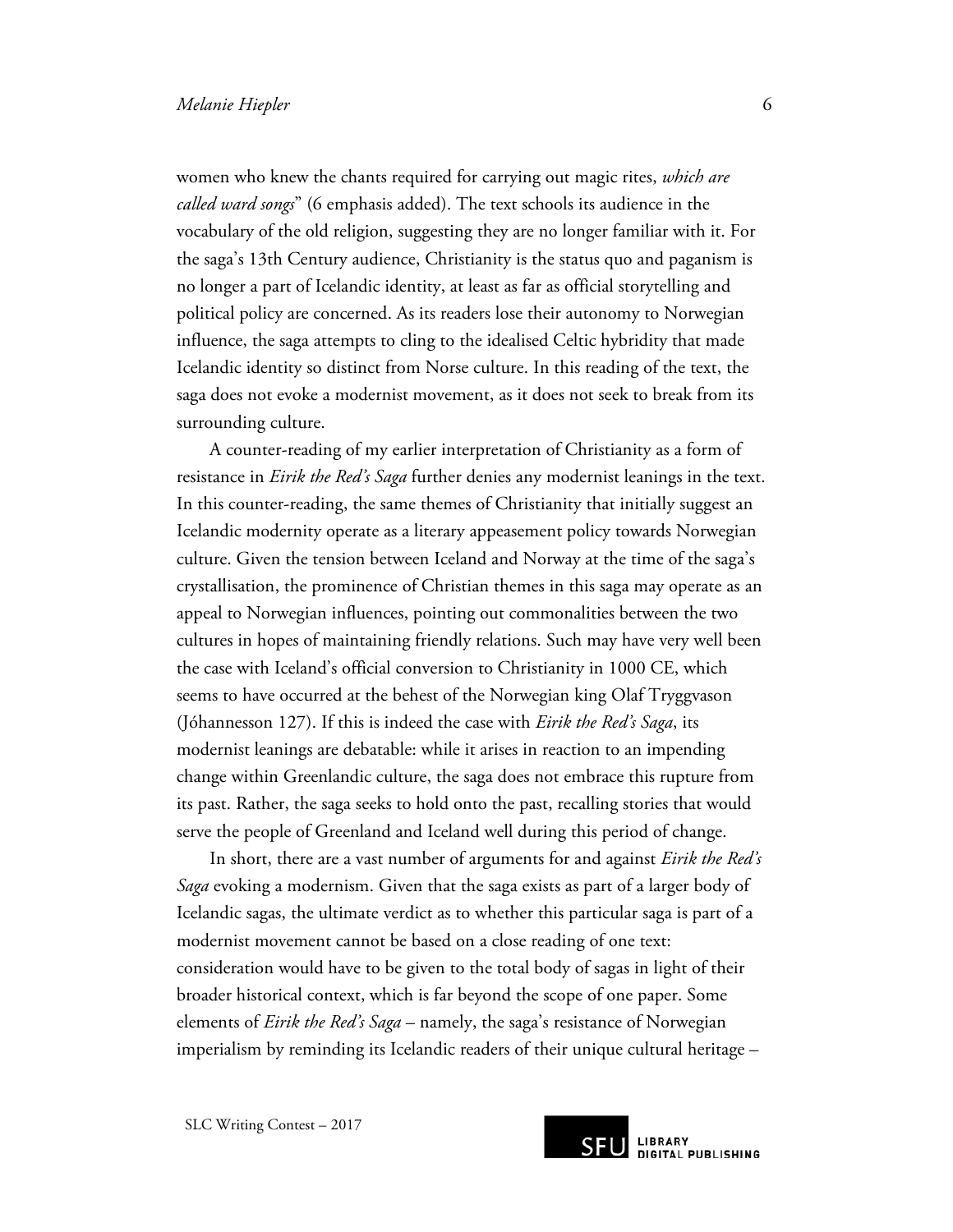could suggest a modernism. An alternative reading of this interpretation suggests otherwise, arguing that the resistance mounted by the text does not embrace Greenland and Iceland's impending cultural rupture at the hands of Norwegian imperialism, but rather clings to its past as a last-ditch protectionist reaction. Regardless, the discussion that emerges by considering whether *Eirik the Red's Saga* evokes a modernism speaks to the usefulness of Friedman's relational notion of modernity. Whether or not this era of Icelandic history can be considered a modernity, and whether or not *Eirik the Red's Saga* is part of a modernist expression of that modernity, Friedman's relational approach opens up new ways of reading texts beyond the narrower, nominal understandings of modernism and modernity that have typically been used by Western scholarship.